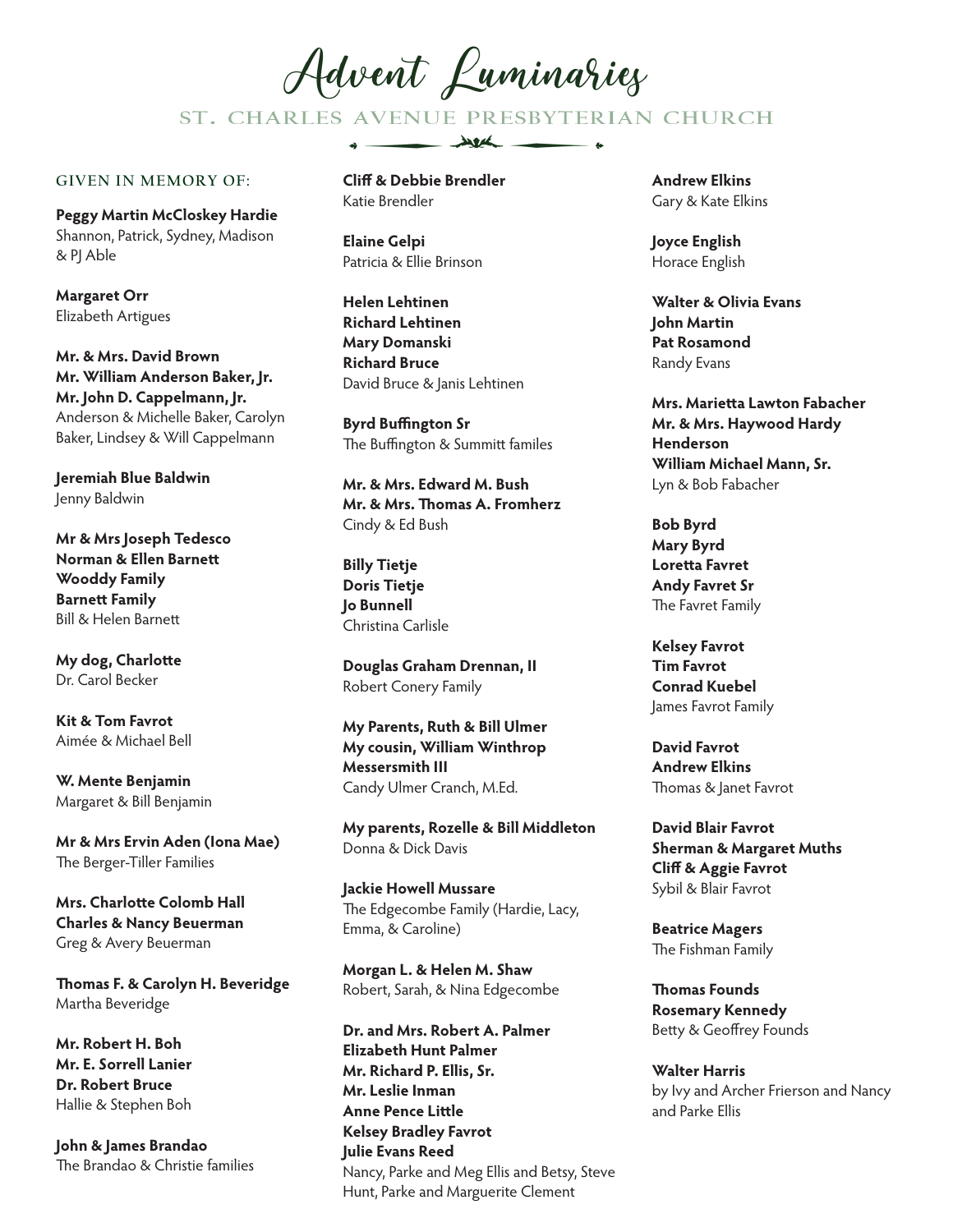**Our son, Louis L. Frierson, Jr. Ruth V. & Martin L. Jones Polly & George S. Frierson George Frierson Gerald A. Derks Dr. Kenneth & Penny Phifer Dr. Walter Harris**  Ruthie & Lou Frierson, George M. & Brice T. Frierson

**Dr. & Mrs. Norton Voorhies Dr. & Mrs. Harry Gahagan** Molly & Bill Gahagan

**Denise Dalferes Henry** Cecile Gordon

**Rev. Finley M. & Clare M. Grissett Shirley & Paul Storey Sadie & Duffy** David & Shauna Grissett

**Mr. & Mrs. Charles H. Grubb Mr. & Mrs. Frank Green Rhonda Grubb-Reid Franzisca Green Gloyd** Mr. & Mrs. Broderick Grubb

**Dr. Kenneth Harrell** Ellen Harrell

**Dr Mervin Trail** The Heymann Family

**Ellen Sayer Hinson Walter Harris** The Hinson Family

**Anne & Thomas Chapman Donald A. Hoffman Catherine Chapman Babin** Louise C. Hoffman

**Carolyn Ames Skelton & C. Lynn Skelton Alan & Jean Holtzman Gene Fendler** Shannon, Eric, Carolyn, & Larkin Holtzman

**Peter Forbes Johnson Charlotte Mathes** Mikell K. Johnson

**Dr. & Mrs. Hans B. Jonassen Mr. & Mrs. Joseph B. Landry Mr. George T. Baumgartner** Hans & Pierce Jonassen; Pierce & Tom Young

**Harriett & A.L. Jung, Jr.** Louis Jung

**Mr. & Mrs J.N. Palencia Mr & Mrs Calvin Kaliszeski** Dale, Gail & Charlie Kaliszeski

**Sandy Kneipp** Ken Kneipp, Becky Knight & Family, Stephanie Henricks & Family

**Mary Catherine Knight** Mike, Becky & Kate Knight

**My Mother & Sister Glenn & Robbie Westbrook** Mr & Mrs John Randall Knott

**Dr. & Mrs. R. Douglas Neal Mr. & Mrs. Guy C. Kolb Mr. Daniel Walters** Linda & Gordon Kolb

**Sorrell Lanier Agnes & Glenn Buie Billie & Sid Lanier Linda Keosaian Lacy Douglass Lanier** by Nell Lanier

**Anne Pence Little Bill & Libby Pence Miriam Little** Jack, Kristen & Jim Little

**Betty Ann Lupberger -Page Esma & Adolph Lupberger Norma & Clifford Harrington** Donna & Edwin Lupberger

**John C. Martin** Chickie Martin

**Charlotte & Elroy Alexander Mary Elizabeth Pool** Mathes & Pool families

**Earl & Peggy Lou Mathes Charlotte Mathes Quinn** Mathes families

**Noreen & J.M. Lapeyre Chrissy Lapeyre Elizabeth & Bob McCleskey Blake Goll Beverly Himel Rafferty** The McCleskey Family

**Ruth & Ralph Chesson Tiede & Jack Morton Harold "Harry" Morton Charles Morton Lucy Morton Neill** Roney & John Morton

**Chuck Morton Harry Morton** John Lisa Emma & Jack Morton

**Kit & Tom Favrot Aggie & Cliff Favrot** Michele & Kevin Murphy

**Abby Shaw Nalty** Jill, Layne & Morgan Elizabeth Nalty

**Helen & Morgan Shaw Abby Shaw Nalty Georgia Monsted Simmons Donald J. Nalty** Betsy Nalty & Dick Simmons

**Victoria Larson Clagett Walter Harris Mr. & Mrs. Herbert V. Larson, Sr. Rosemary M. & Kenneth Miller Charles M. Nice III Deborah Jo Nice Bob Weaver Mary Ellen Cranmer & Dr. Charles M. Nice, Jr.**  Julianne Nice

**Peggy Martin McCloskey Hardie Joe McCloskey & Bill Hardie Mr. & Mrs. Michael R O'Keefe, Jr Sister Marie McCloskey Mrs. Edward B Martin** Mary Lou & Michael O'Keefe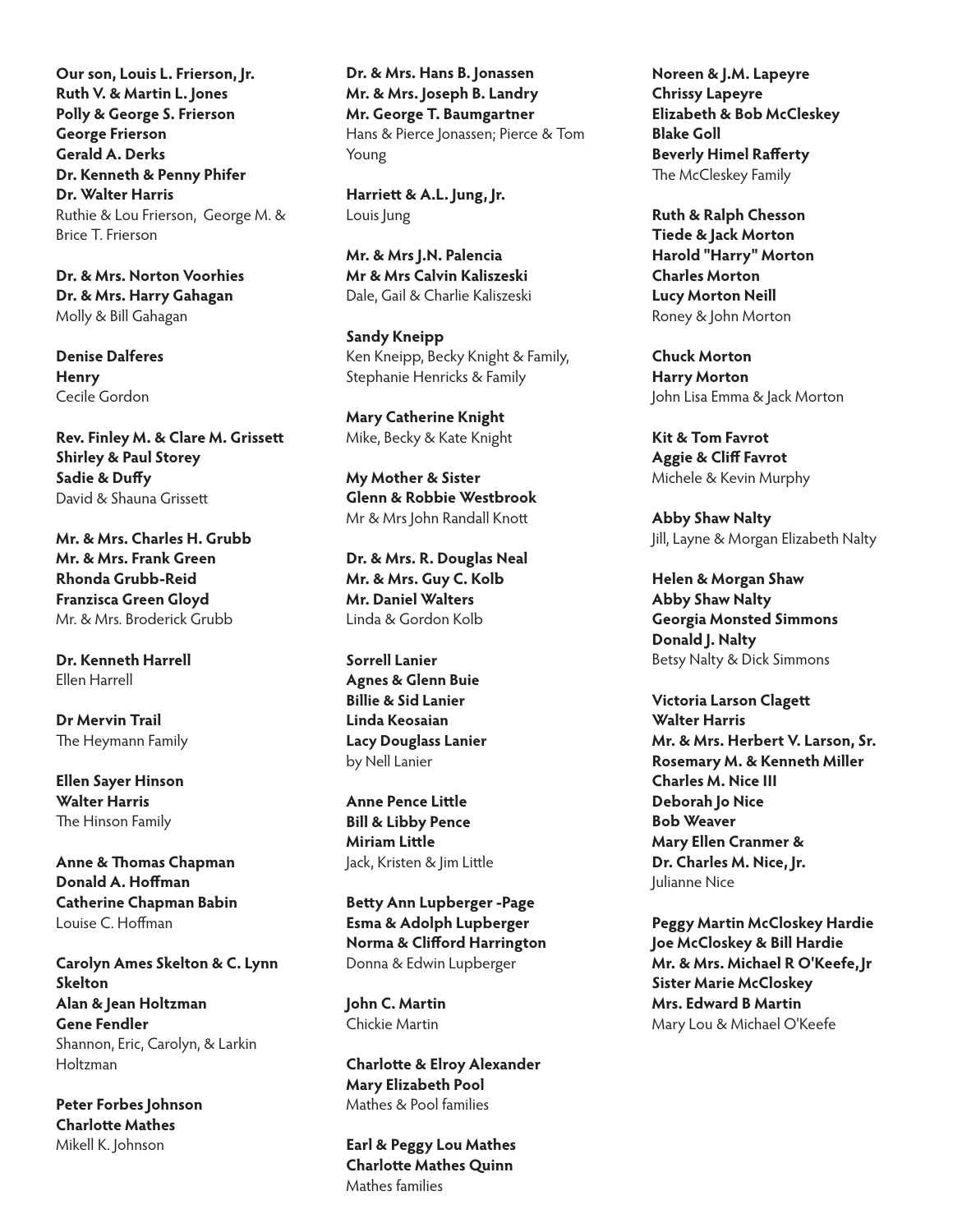**Joseph McCloskey Michael R. O'Keefe Jr. William T. Hardie Frances Connor O'Keefe Peggy McCloskey Hardie James McCall "Jimmy" Baldwin, Jr. Althea & Edward B. Martin, Jr. Sister Marie McCloskey** Thomas O'Keefe

**Douglas Edward Weber Dorothy Irene & Joseph Gohres George W. Prechter Jr. & Regina Prechter** Kate Prechter

**Parker Harold Albritton Marsha Marie Bishop "Sam" Pugh, Canine Extraordinaire** Mary Dawn, Mike, Boyd, & Parker Pugh

**Dr. Walter Harris, Jr.**  Lee & Kathy Randall

**Mr. & Mrs. William Royce Charleville & Mr. & Mrs. Cecil Orth Poss** Libbie Reiss, Cecile Hardy Tanguis, Christen Hardy

**Cliff, Edna, & Danna Rhodes Erling, Evelyn, & Karen Groth** Cliff Rhodes

**My parents, William & Elizabeth Riley** Harriet Riley & Greg Browne

**Ray Jonathan Wallace "Pops"** Caitlin, Andrew, & Laurel Rowland

**My parents, Pat & Lenny Segal** Bobby Segal

**Our Aunt, Sharon Storey** Tyler Smith & Betsy Uschkrat

**Jane & Bob Stickney Paul Blanchard** Rachel Stickney

**Jeremiah Baldwin, beloved dog for 18 years of Jenny Baldwin** Ebie & Berney Strauss

**Linda & Andy** Wes, Allison, Griff, Jake & William Thomas

**Sharon Henry** Edythe Trail

**Cherry & Hugh Means Our Grandparents** Betsy Uschkrat & Tyler Smith **Charles & Mary Webb** Ed Webb

**Mr. & Mrs. Robert & Evelyn Wertz Ricky Sandoval Walter Harris** Gwen Wertz

**Richard T. Wheeler, Jr.** Barrett & Tyler Wheeler, Caroline, Ann Kempter, & Lilly

**Pablo Wilt** The Wilt Family

**Joseph Barbee Winston Ruth Walker Winston** Margaret Lee Winston

**Davis Edward Thibault Carol Knight Wren** Elizabeth & Hayden Wren

**Bennett & Ann Briggs Marcie Young** Jeff & Laurie Young

**Dr. & Mrs. Hans Jonassen Mr. & Mrs. Joseph B. Landry** Pierce & Tom Young, William & Helen



The Advent Bannery

are given in loving memory of Tom & Kathryn "Kit" Favrot

The U heaths on the Front Doors

are given in loving memory of Mrs. Richmond's parents, Mr. and Mrs. Herbert C. Berckes, and Mr. Randolph Richmond, Jr. by Mrs. Randolph Richmond, Jr.